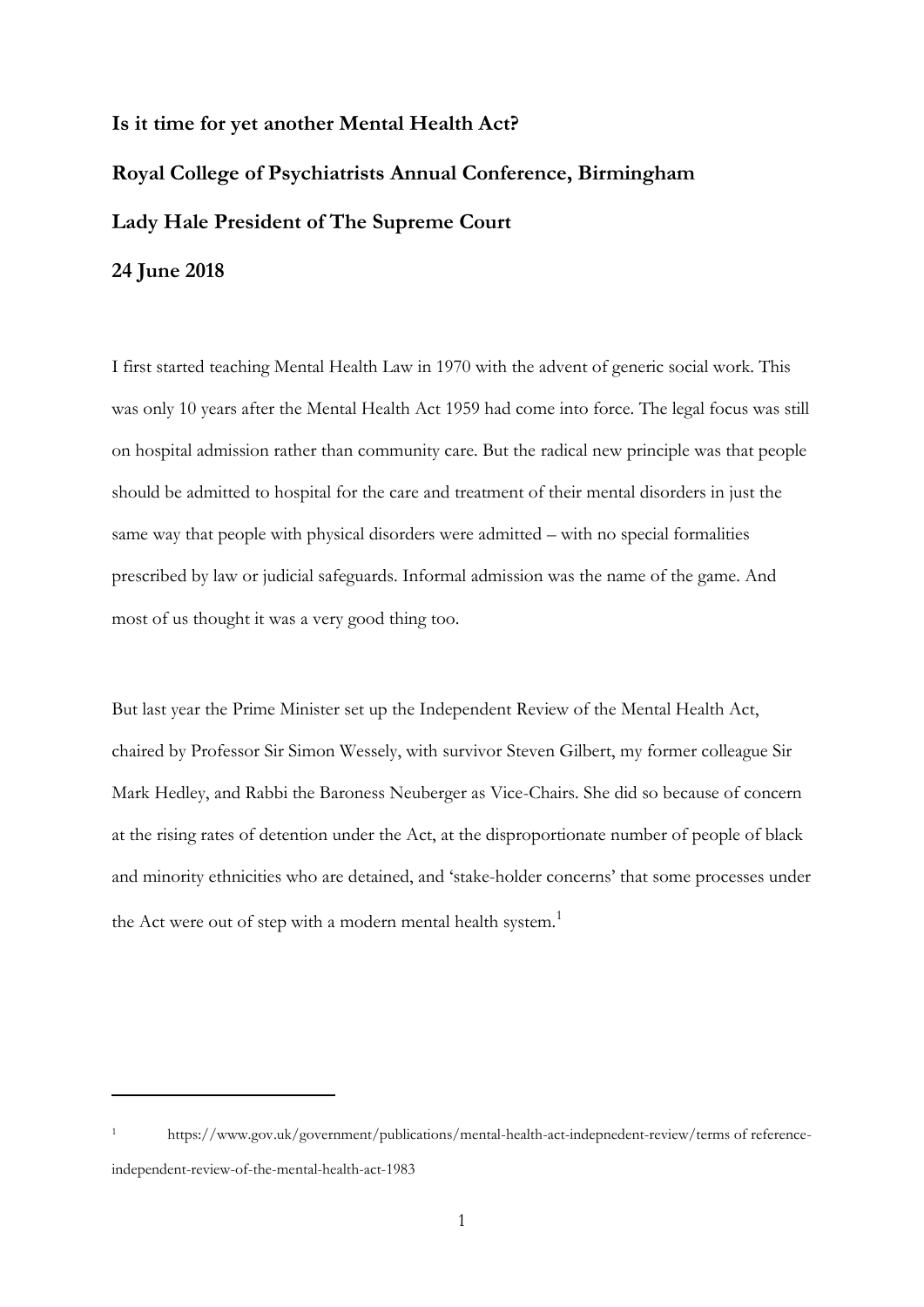The figures are remarkable. Over the last 10 years, detentions in England have risen by 47%, from 43,000 in 2005/6 to 63,500 in 2015/16. The Review<sup>2</sup> suggests that this is because more people are being detained rather than because the same people are being detained more often. There is no one cause for this but several possible contributors: that people are not receiving the care in the community they need to prevent them reaching crisis; that reducing the number of beds tempts people to resort to compulsory powers in order to get a patient into hospital; increasing risk aversion amongst professionals worried about the repercussions if they fail to take protective action; broadening the scope of detention under the 2007 amendments; and confusion about the overlap with the Mental Capacity Act.

Some of these are not new. For as long as I can remember, there have been complaints that people cannot get the care they need in the community. There have also been fears that compulsion is used to get a bed when beds are scarce. But others may be newer and the law may have a lot to do with them. It is interesting that, just as the Government and the Review are expressing their concern at the rising use of compulsion in mental health care, the current and future Presidents of the Family Division have been speaking of a crisis in the child care system, with a similar huge increase in the use of compulsion over the past ten years. The Care Crisis Review, set up by the Family Rights Group and funded by the Nuffield Foundation, has just published its report.<sup>3</sup> As with mental health care, the causes are complex and the local variation incomprehensible. But the causes are very similar. Work to support families to cope with their many problems is being marginalised by risk assessment and monitoring. Practitioners are increasingly risk averse, partly as a result of media coverage of tragic child deaths and a culture of

<sup>2</sup> *The independent review of the Mental Health Act, Interim report*, 1 May 2018, para 7.1.

<sup>3</sup> *Care Crisis Review: options for change* (2018) London: Family Rights Group.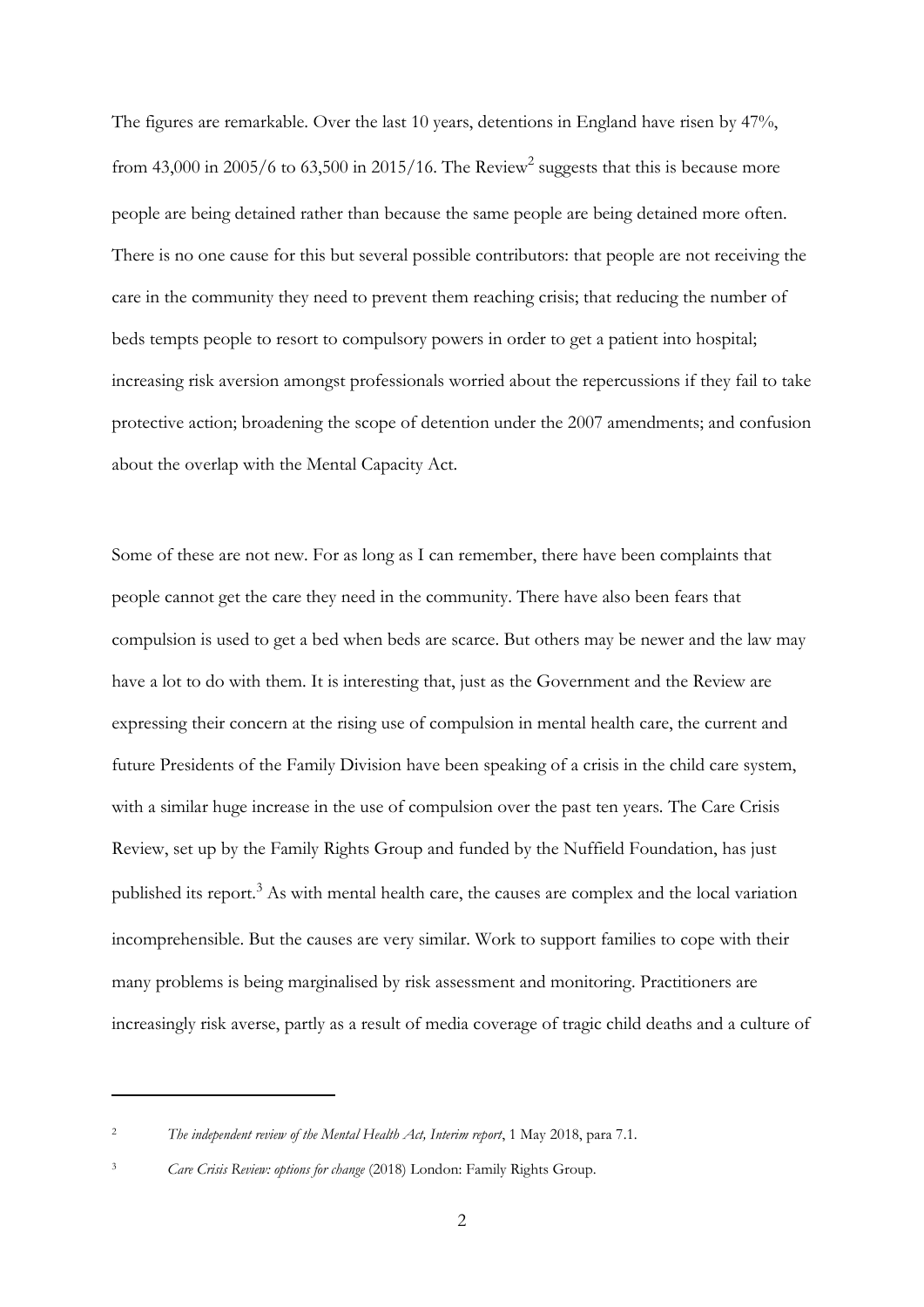'blame, shame and fear'. My profession may well have contributed to that sense of blame, shame and fear. And we have probably done the same in the mental health care system, even if we didn't mean to. A case like *Rabone v Pennine Care NHS Foundation Trust*, <sup>4</sup> where the hospital was held liable for the death of an informal patient who killed herself while on weekend leave of absence, is bound to make practitioners less inclined to use informal care.

Apart from that, there are more specific legal factors. The revised grounds for detention introduced by the 2007 Act did broaden its legal scope. All that is required for long term detention under section 3 is that the patient is suffering from mental disorder of a nature or degree which makes it appropriate for him to receive medical treatment in a hospital, that it is necessary for his own health or safety or for the protection of other people that he receive such treatment, and that it cannot be provided unless he is detained. All the old gradations between the serious and less serious forms of mental disorder have gone. The Care Quality Commission has recently concluded that 'legislative change alone may not have had a major or immediate effect' on detention rates,<sup>5</sup> but that does not mean that they have had no effect.

Then there is the Supreme Court decision known as *Cheshire West*. <sup>6</sup> The question was whether the living arrangements made for three severely mentally disabled people deprived them of their liberty within the meaning of article 5 of the European Convention on Human Rights. We held that the 'acid test' was whether they were under the continuous supervision and control of their carers and not free to leave. It did not matter that they were living lives which were normal for

<sup>4</sup> [2012] UKSC 2, [2012] 2 AC 72.

<sup>5</sup> Care Quality Commission, *Mental Health Act. The rise in the use of the MHA to detain people in England*, 2018.

<sup>&</sup>lt;sup>6</sup> *Cheshire West and Chester Council v P; S v Surrey County Council* [2014] UKSC 19, [2014] AC 896.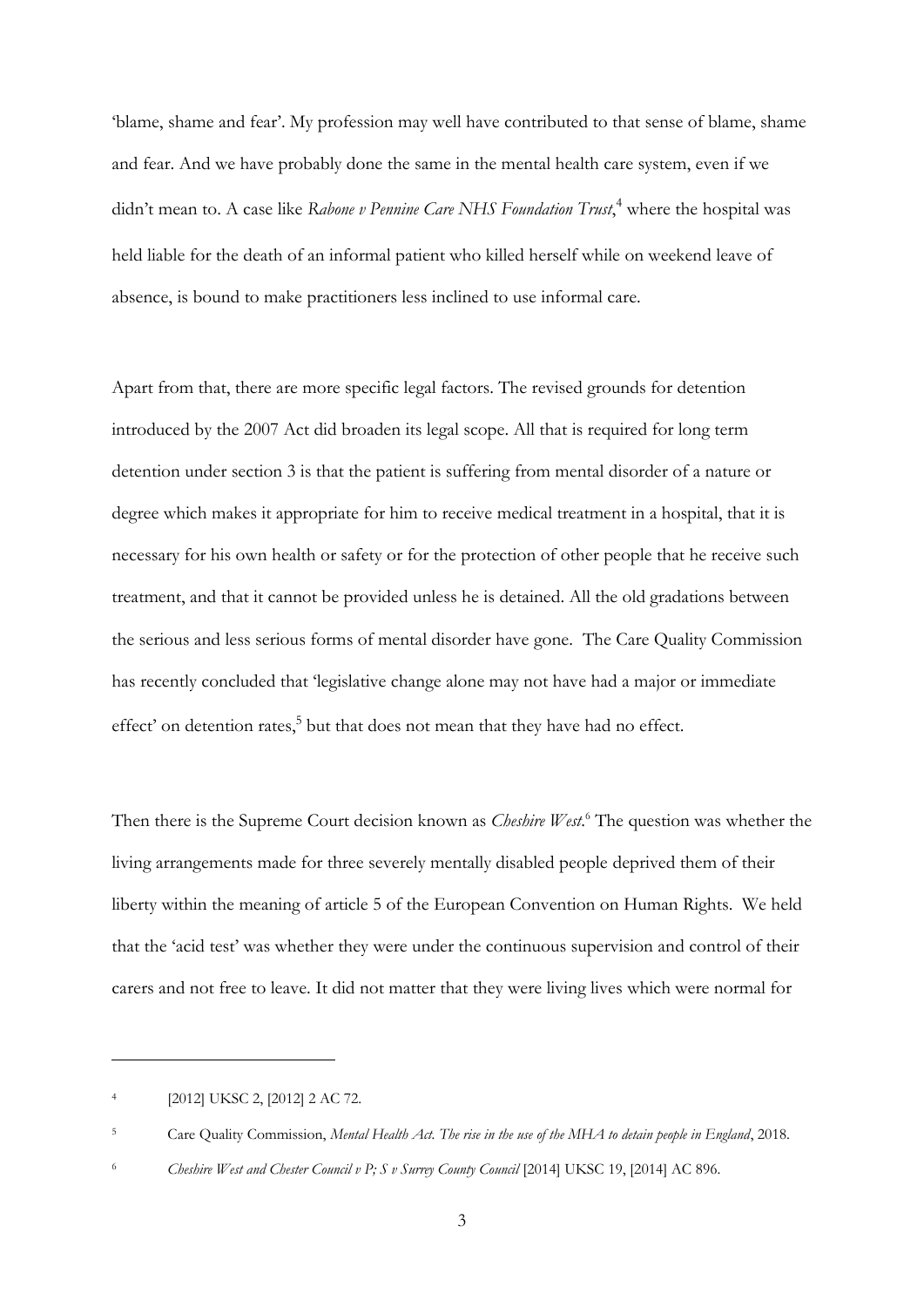people with their degree of disability if their lives were not normal for people who did not share those disabilities. They should not be treated differently because they were disabled. This meant that legal safeguards were required for many more mentally disabled people than had previously been thought to be the case, echoing the result of the *Bournewood* case in relation to informal hospital admissions.

Hence it is not surprising that, among other things, the Review wants to 'rescue' informal admission and no doubt other informal care arrangements. But both *Bournewood* and *Cheshire West* were the result of the obligations in international law which the United Kingdom has undertaken under the European Convention on Human Rights, now part of United Kingdom domestic law as a result of the Human Rights Act 1998. And the values underpinning the Convention are respect for human freedom, human dignity and the essential equality of all human beings – 'born free and equal in dignity and rights', as the Universal Declaration on Human Rights put it as long ago as 1948. And these are the very values which led to the Wessely Review and are espoused by the College in its evidence to the Review.<sup>7</sup> The Review's terms of reference declare that 'the government is committed to delivering parity of esteem between mental and physical health. We want to ensure that people with mental health problems receive the treatment and support they need when they need it, are treated with dignity, and their liberty and autonomy is respected as far as possible'.

Article 5 of the European Convention provides that 'Everyone has the right to liberty and security of person'. This means several things. First, no-one can be deprived of their liberty except in the circumstances listed in article 5.1. These include 'the lawful detention of persons of

<sup>7</sup> *Review of the Mental Health Act 1983, The Royal College of Psychiatrists' submission of evidence*, February 2018, p 5.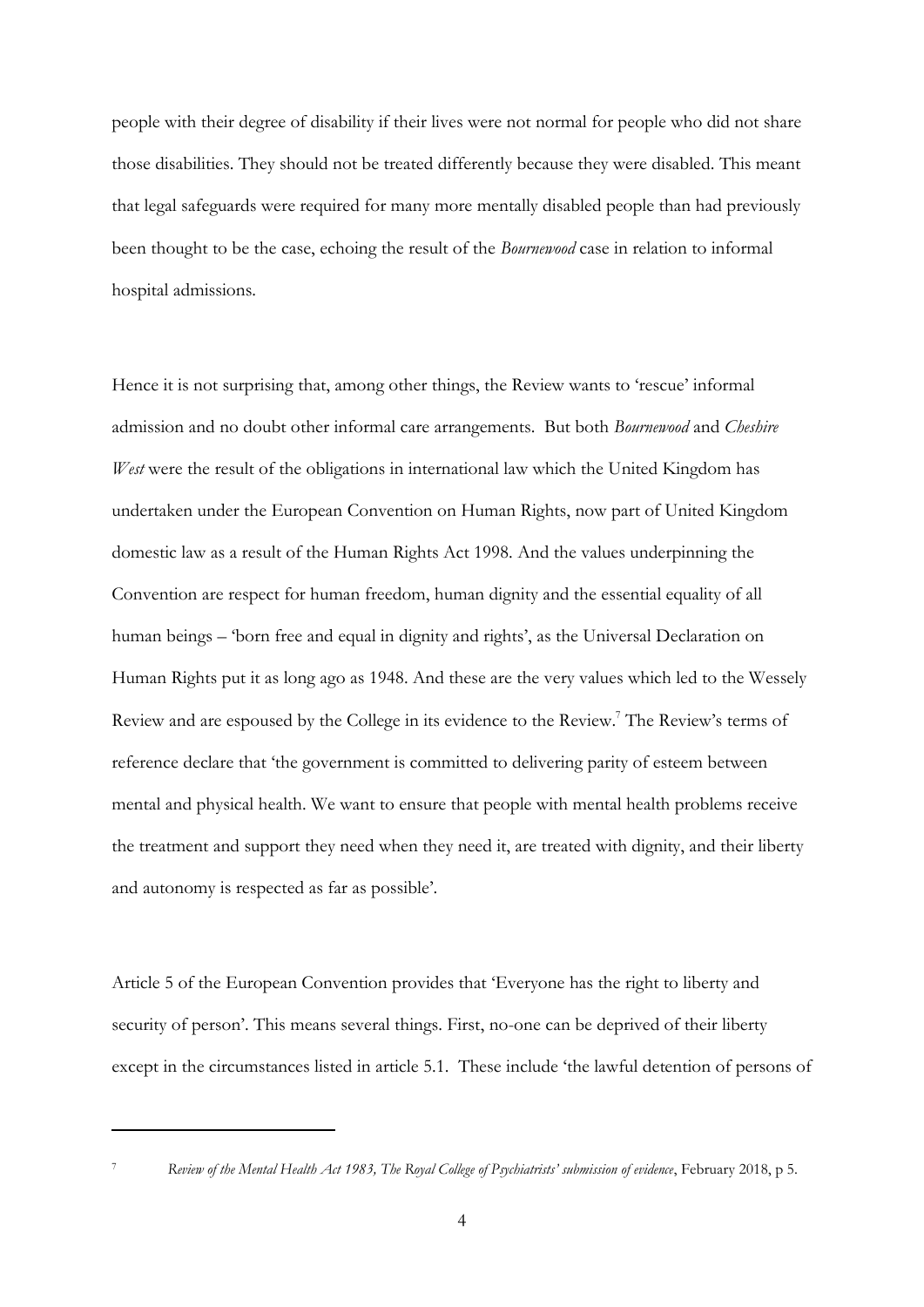unsound mind' (article 5.1.e). This means a 'true mental disorder', established by 'objective medical expertise', and 'of a kind or degree warranting compulsory confinement'. 8 Second, in order to be lawful, there must be safeguards sufficient to ensure that this is indeed the case and the detention is not arbitrary. The European Court of Human Rights decided, in the *Bournewood* case,<sup>9</sup> that this was not the case for informal admission to hospital of people who lacked the capacity to agree to it, where there were no procedural rules, no grounds, no statement of purpose, no limits of time or treatment, and no requirement of continuing clinical assessment. Thirdly, anyone who is deprived of his liberty by detention has to be 'entitled to take proceedings by which the lawfulness of his detention shall be decided speedily by a court and his release ordered if the detention is not lawful' (article 5.4).

HL was a profoundly mentally disabled and autistic man in his forties, who became agitated at his day centre, was sedated and taken to  $A \& E$  where a psychiatrist assessed him as needing hospital care, so he was admitted informally, because by then he was compliant. But he was sedated, both to get him to hospital and to keep him there. He would have been sectioned had he tried to leave. His carers were at first not allowed to see him in case he wanted to leave with them. The hospital would not release him back into their care until it thought that he was ready. Two members of the House of Lords and the Grand Chamber of the European Court of Human Rights held that he had been deprived of his liberty.

But hospitals are not the only places where people may be deprived of their liberty. In *Cheshire West*, a man with Down's syndrome and cerebral palsy who needed 24 hour care and help with all the activities of everyday life lived in a large house with two other residents. The staff helped

<sup>8</sup> *Winterwerp v The Netherlands* (1979-80) 2 EHRR 387.

<sup>9</sup> *HL v United Kingdom* (2005) 40 EHRR 761.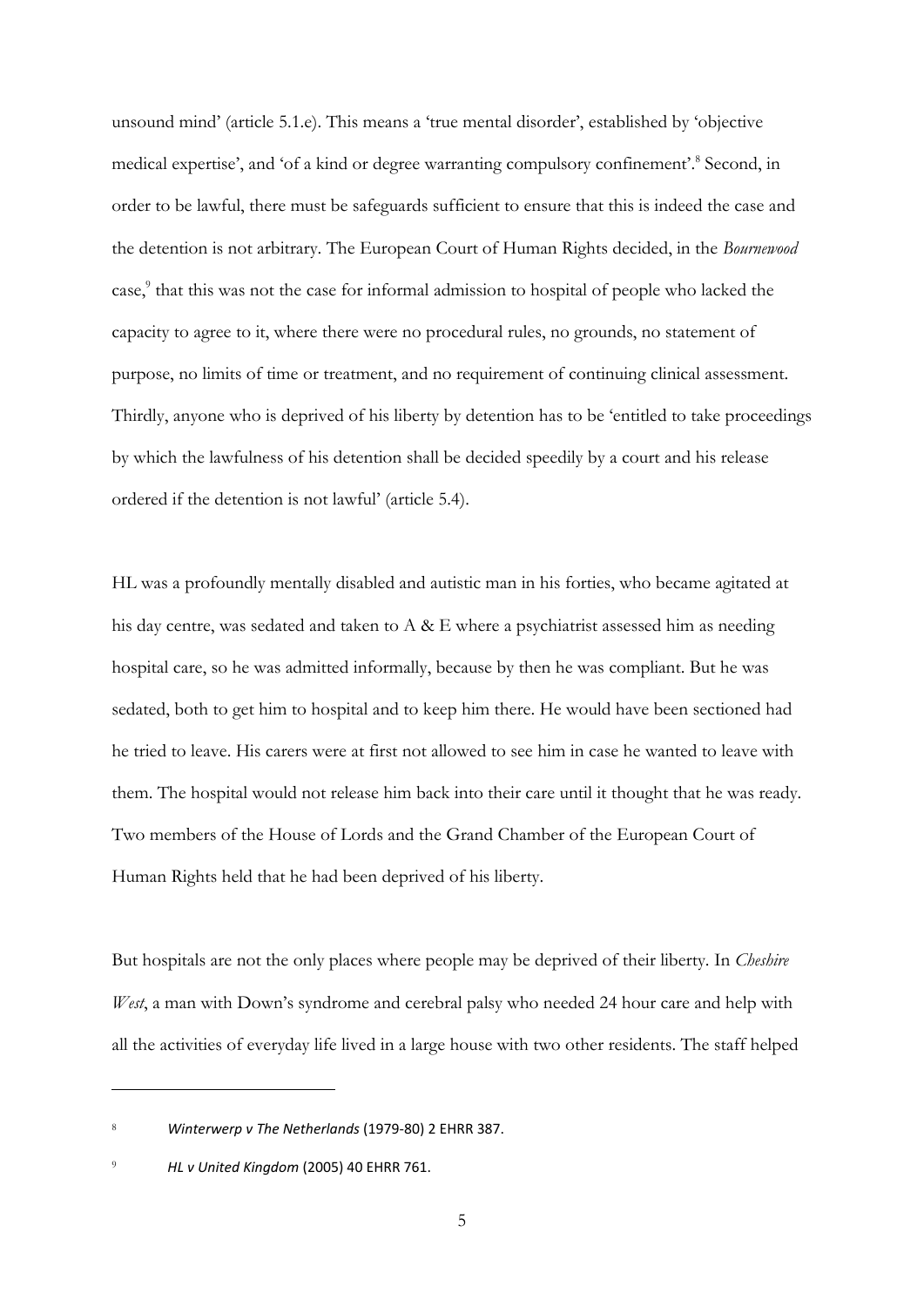him to live as normal a life as possible, but he was not allowed to go anywhere or do anything without them. The linked *Surrey County Council* case concerned two sisters with severe learning disabilities who had been removed from home as children because of abuse. One lived in a small group home and one lived with a foster mother in an ordinary house. Neither was allowed out on her own. Neither had shown any wish to leave but if they had done so they would not have been allowed to go. All were deprived of their liberty and there had to be some safeguards to protect them.

However, while we have one set of human rights obligations which aim to prevent people from being deprived of their liberty without adequate safeguards, we have another set of human rights obligations which could mean that they cannot be deprived of their liberty at all. The UK has ratified the United Nations Convention on the Rights of Persons with Disabilities, without any reservation aimed at preserving the current law in both the Mental Health Act and the Mental Capacity Act. Unlike the European Convention, however, the rights contained in the UN Convention have not been turned into directly enforceable rights in UK law. Indeed, in some respects they are irreconcilable with UK law.

The purpose of the UN Convention is 'to promote, protect and ensure the full and equal enjoyment of all human rights and fundamental freedoms by all persons with disabilities, and to promote respect for their inherent dignity' (article 1). The definition of 'persons with disabilities' includes 'those who have long term physical mental intellectual or sensory impairments which in interaction with various barriers may hinder their full and effective participation in society on an equal basis with others' (article 1). This clearly covers many people with long term mental disorders or disabilities. States Parties have an obligation to recognise 'that all persons are equal before and under the law and are entitled without any discrimination to the equal protection and equal benefit of the law' (article 5.1) and to 'prohibit all discrimination on the basis of disability'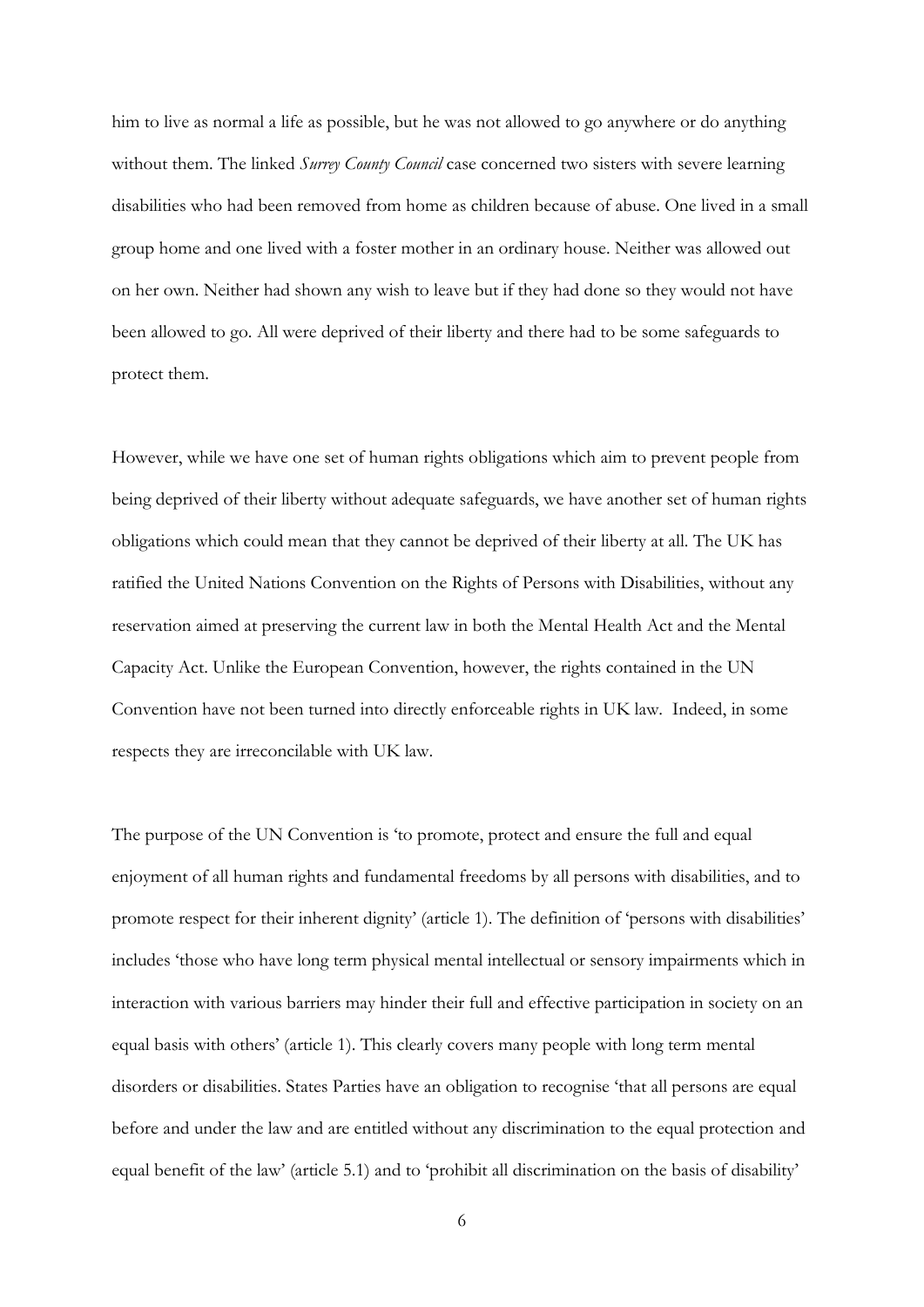(article 5.2). This was the reason for saying, in *Cheshire West*, that mentally disabled people should be compared with people without disabilities, not with other people like them.

Article 14.1 of the CRPD says this:

<u>.</u>

'States parties shall ensure that persons with disabilities, on an equal basis with others: Enjoy the right to liberty and security of person;

Are not deprived of their liberty, unlawfully or arbitrarily, and that any deprivation of liberty is in conformity with the law, and that the existence of a disability shall in no case justify a deprivation of liberty.'

According to the UN High Commissioner for Human Rights,<sup>10</sup> this marked a radical departure from the previous United Nations' approach, which had accepted that mental disorder or disability was a lawful ground for detention. Under the UN Convention, deprivation of liberty based on the existence of any disability, including a mental or intellectual disability, is forbidden. Not only that. Proposals to limit this prohibition to detention 'solely' on the ground of disability were rejected during the drafting of the Convention. So the prohibition applies whenever mental or intellectual disability is part of the grounds, along with other elements, such as dangerousness or the need for care and treatment. This does not mean that people can never be detained for these purposes, but 'the legal grounds upon which restriction of liberty is determined must be de-linked from the disability and neutrally defined so as to apply to all persons on an equal basis' (para 49).

<sup>10</sup> *Thematic Study by the Office of the High Commissioner for Human Rights on enhancing awareness and understanding of the Convention on the Rights of Persons with* Disabilities, A/HRC/10/48, 26 January 2009.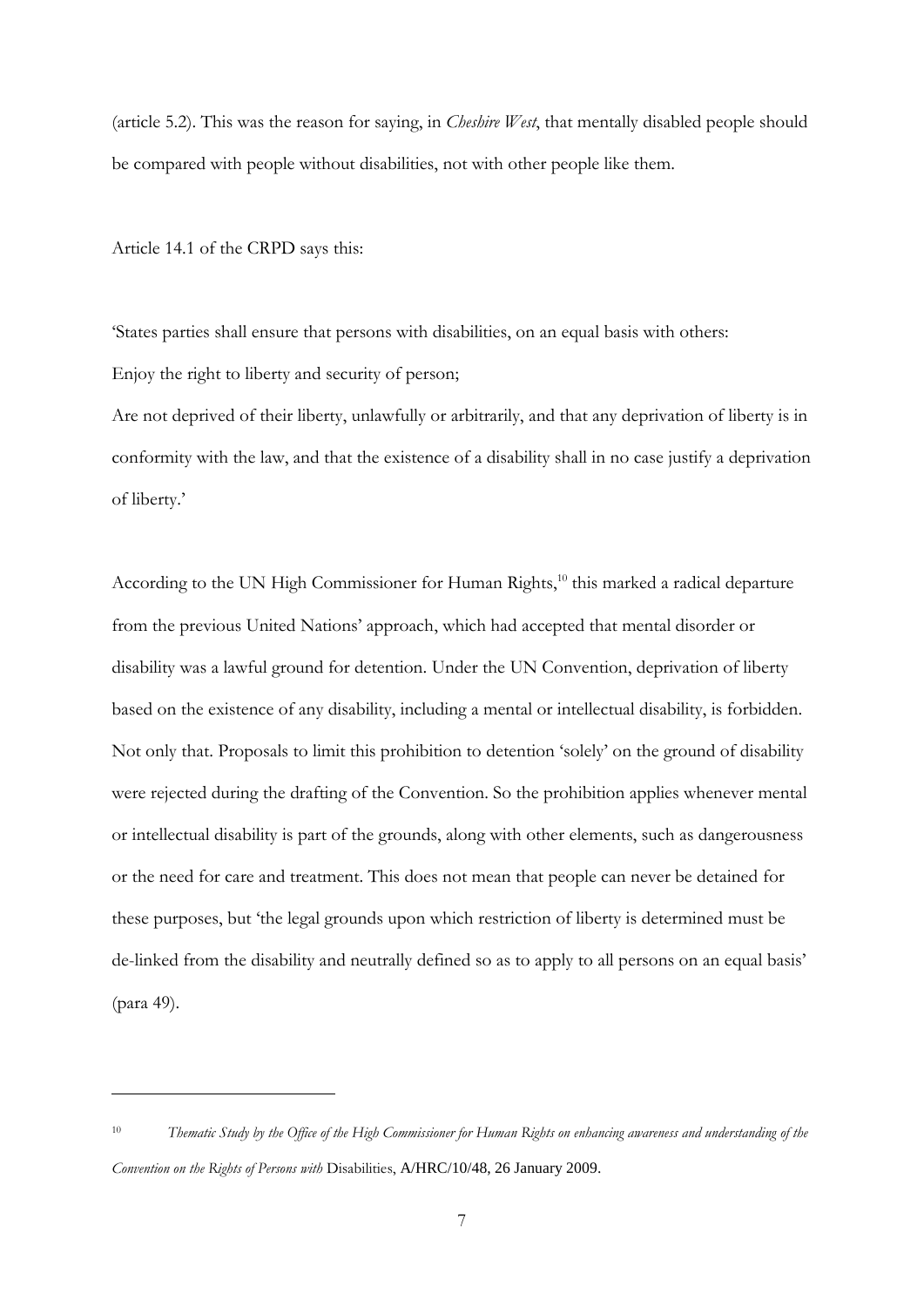In September 2015, the UN Committee on the Rights of Persons with Disabilities published its guidelines on article 14.<sup>11</sup> This emphasises that there are no exceptions to the absolute prohibition of detention on the basis of impairment (para 6). Involuntary commitment of people with disabilities to mental health institutions on health care grounds is prohibited (para 10), as is deprivation of liberty on the basis of perceived dangerousness, alleged need for care or treatment or any other reasons (para 13). People thought dangerous to others should be dealt with under the criminal justice system (para 14). Not only that, detention based on declarations of unfitness to stand trial or incapacity to be found criminally responsible are also contrary to article 14 (para 16).

Thus it is not surprising that the Committee's *Concluding observations Committee on the initial report from the United Kingdom of Great Britain and Northern Ireland*, published in October 2017,<sup>12</sup> recommended that the UK repeal legislation and practices that authorise non-consensual involuntary, compulsory treatment and detention of persons with disabilities on the basis of actual or perceived impairment (para 35). The Government has yet to respond, but somehow I don't think that it will agree.

So we are between a rock and a hard place. Neither the Law Commission, in their review of the Deprivation of Liberty safeguards in the Mental Capacity Act,<sup>13</sup> nor the government in its

<sup>11</sup> *Guidelines on article 14 of the Convention on the Rights of Persons with Disabilities, The right to liberty and security of persons with disabilities.* Available at https://www.ohchr.org/EN/HRBodies/CRPD/Pages/GC.aspx.

 $12$  CRPD/C/GBR/CO/1.

<sup>13</sup> *Mental Capacity and Deprivation of Liberty*, Law Com No 372, 2017.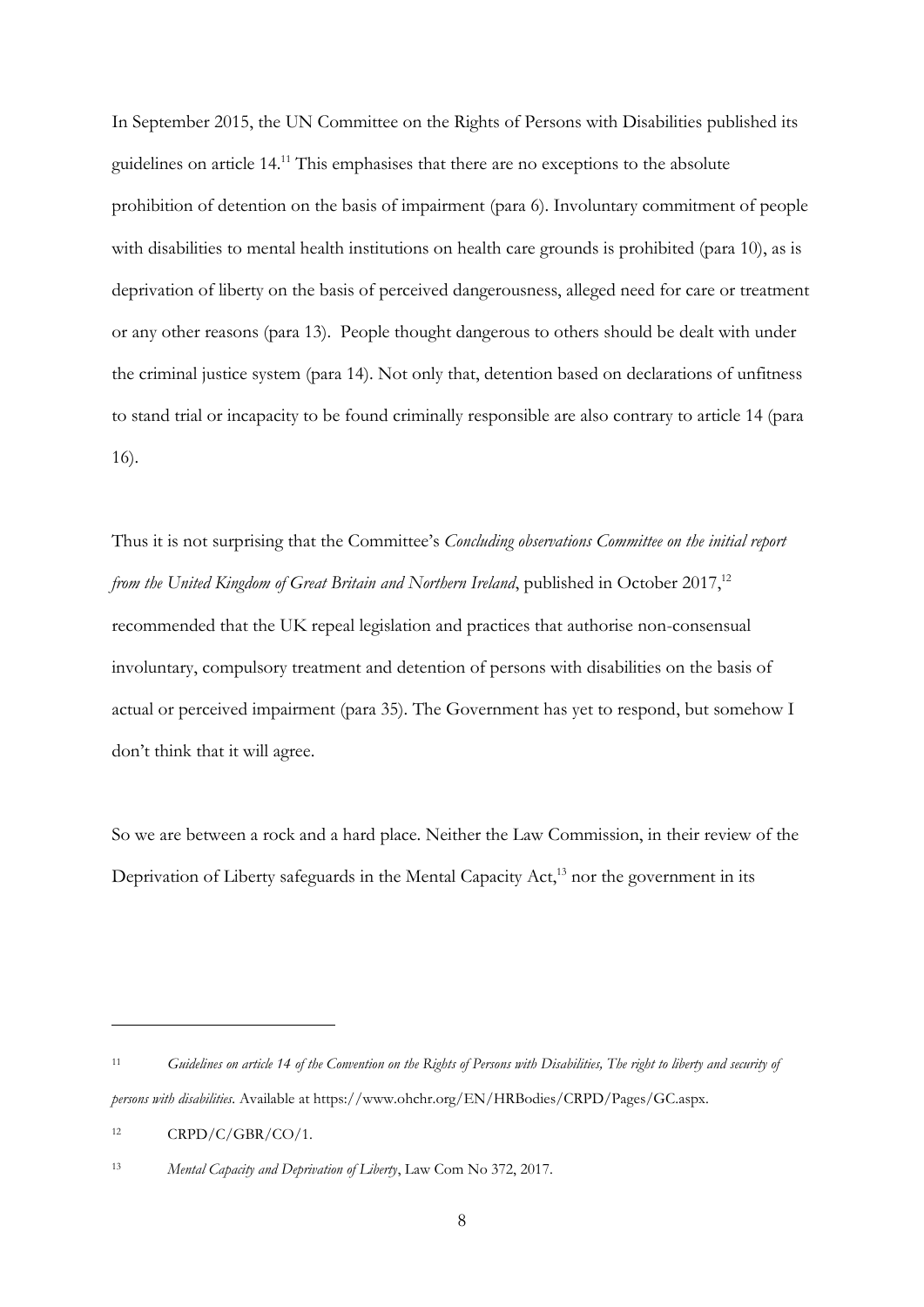response,<sup>14</sup> has suggested that we do not continue to use the definition of deprivation of liberty adopted by the European Court – or that the interpretation in *Cheshire West* was wrong. A great many people are in fact being deprived of their liberty. The European Convention recognises this and says that there must be safeguards to protect them against arbitrariness. The UN Convention, on the other hand, says that people must not be detained at all on the basis of their impairment, whether mental or physical.

Is there any way in which we could make our law consistent with the UN Convention? The Mental Health Act contains two justifications for non-consensual interventions – the protection of other people, and the interests of the health or safety of the person concerned. In the 1970s,<sup>15</sup> we debated whether there was any justification for compulsory admission and treatment of people with mental disorders and disabilities other than the risk of harm to others; and then in the 1990s,<sup>16</sup> we debated whether the lack of capacity to decide for oneself was the best justification for non-consensual interventions. But in both debates it was taken for granted that the underlying criterion was the existence of a mental disorder or mental disability. The question was what *extra* justification was required beyond the existence of a disorder of the appropriate nature or degree.

But what if we were to turn the question round and ask ourselves in what circumstances would the protection of other persons or the interests of that person's health or safety be a good reason

<sup>14</sup> https://www/parliament.uk/business/publications/written-questions-answers-statements/writtenstatement/Commons/2018-03-14/HCWS542.

<sup>15</sup> Largely prompted by Larry Gostin's two volume critique, *A Human Condition*, MIND, 1975 and 1977.

<sup>16</sup> See the Richardson report, *Report of the Expert Committee: Review of the Mental Health Act 1983,* Department of Health, 1999.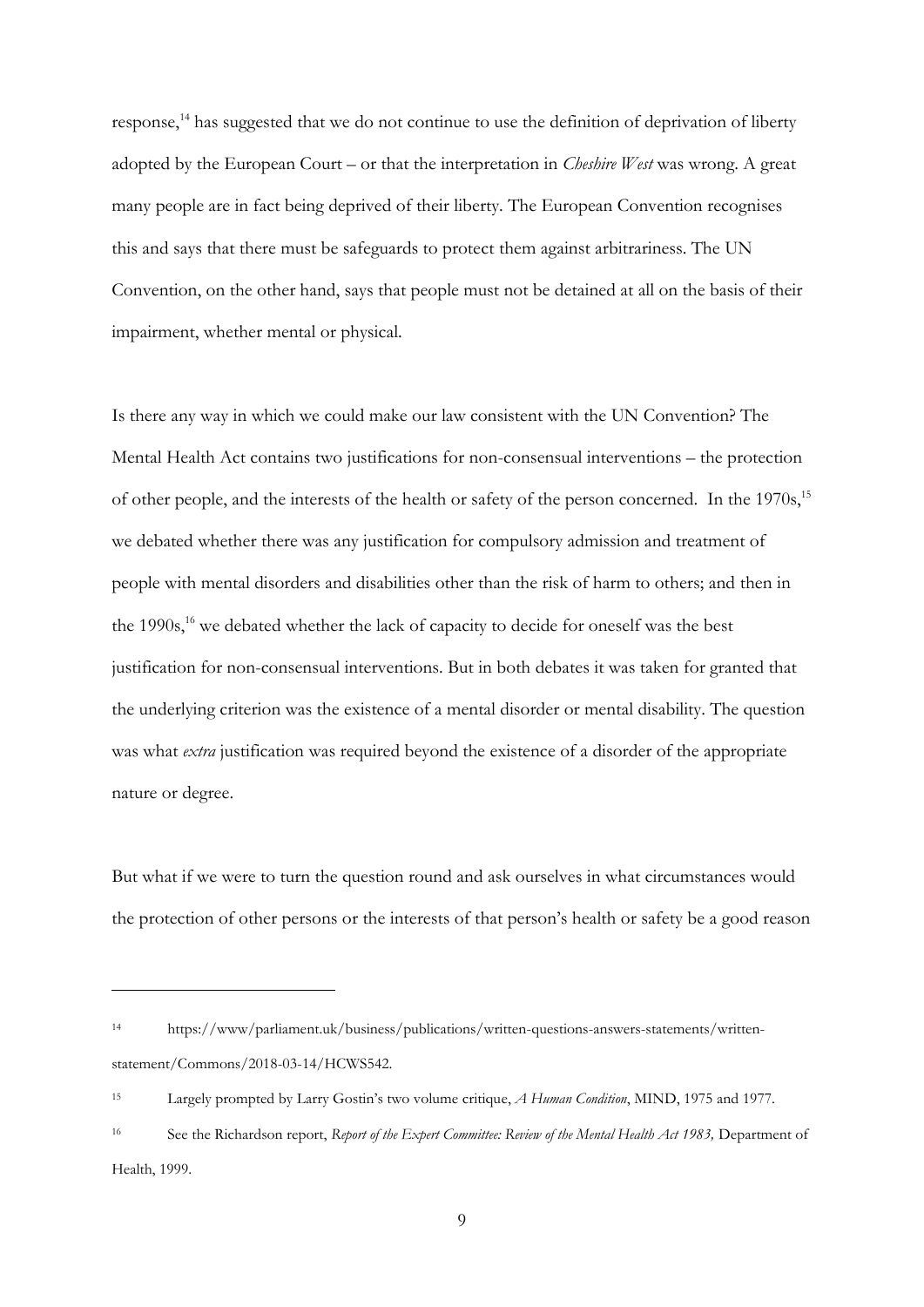for compulsory intervention, not only by way of detention, but also by way of treatment, if there were *no* requirement that the person be suffering from a mental disorder? In other words, take away the reference to something which will quite often fall within the UN Convention's definition of disability?

The answer is obvious. We do not believe in the preventive detention of people who have not been proved to have offended against the criminal law: witness the problems faced by the government when they tried to introduce a form of preventive detention for suspected terrorists.<sup>17</sup> And the criminal law has stringent safeguards: the presumption of innocence, the rules of evidence, the burden and standard of proof, and the right to trial by jury for serious offences. Nor do we believe in the compulsory detention and treatment of people with physical disorders and disabilities: we believe in their right to decide for themselves what shall be done with their own bodies, their right to be given enough information to enable them to make a real choice, <sup>18</sup> and their right to refuse even the most beneficial treatment and care.

So does the fact that a person is suffering from a recognised mental disorder of a nature or degree which makes it appropriate for him to receive treatment for that disorder in a hospital make all the difference? I have never been sure that it does: especially now that the criterion is so loose. On the other hand, the fact that a person lacks the capacity to make the decision for himself should surely make a difference. Is it not inhumane to deny to a person the care and treatment he needs because he is unable to decide whether or not to have it?

<sup>17</sup> In Part 4 of the Anti-terrorism, Crime and Security Act 2001; see the 'Belmarsh case', *A v Secretary of State for the Home Department* [2004] UKHL 56, [2005] 2 AC 68.

<sup>18</sup> *Montgomery v Lanarkshire Health Board* [2015] UKSC 11, [2015] AC 1430.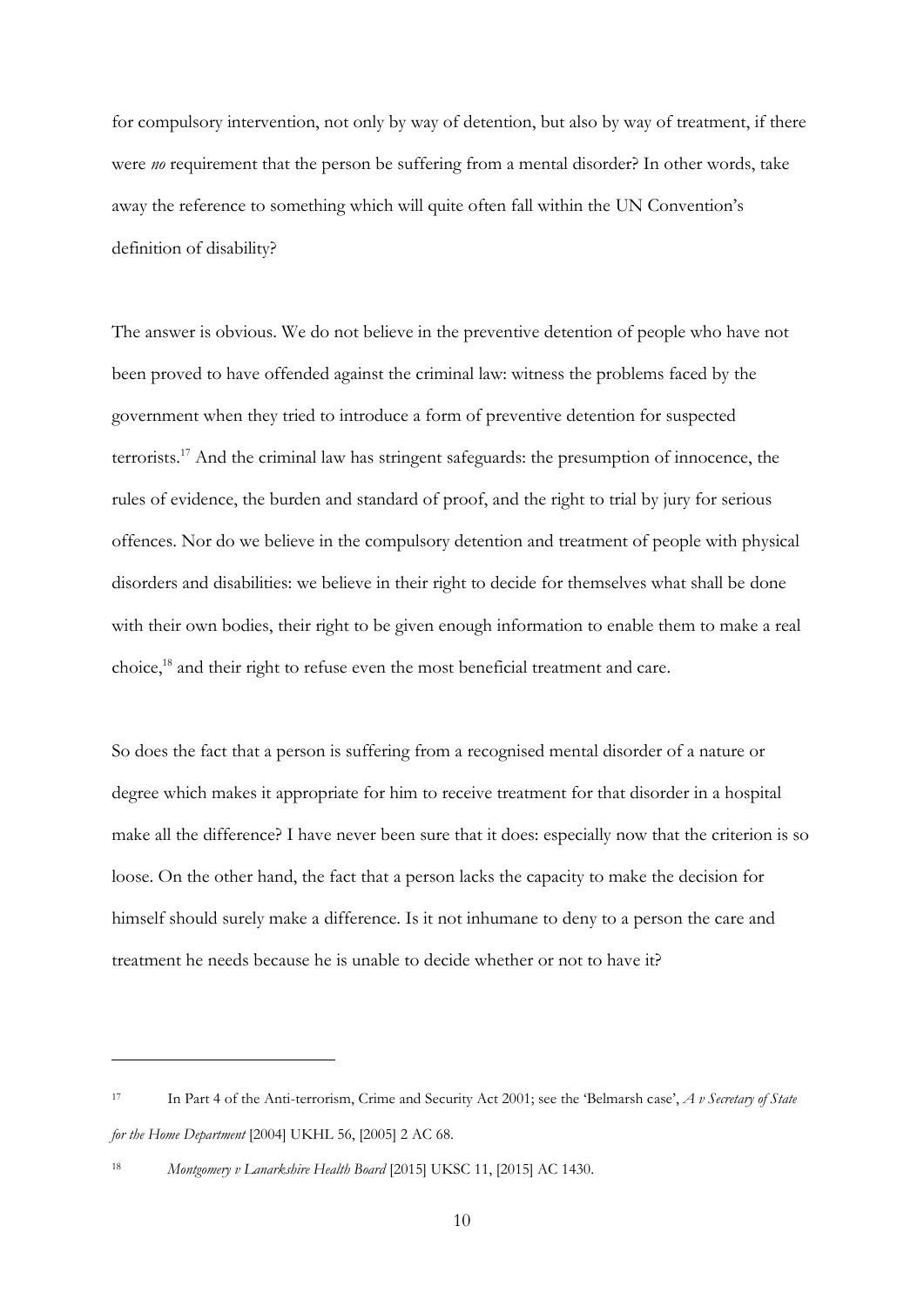The Mental Capacity Act says that a person lacks capacity 'if at the material time he is unable to make a decision for himself . . . because of an impairment of, or a disturbance in the functioning of, the mind or brain' (s 2(1)). It then goes on to explain that a person is unable to make a decision for himself if he is unable (a) to understand the information relevant to the decision, (b) to retain that information (I would say that this means for long enough to make the decision), (c) to use or weigh that information as part of the process of making the decision, or (d) to communicate his decision (whether by talking, using sign language or other means) (s 3(1)).

There is nothing in that definition which requires a person to be suffering from a recognised mental disorder or disability (ICD or DSM). The reference to 'an impairment of, or a disturbance in the functioning of, the mind or brain' does not equate with the UN Convention definition of disability. And in any event, would it make much difference if we were to take out this so-called diagnostic threshold altogether? Does it serve any useful purpose? Surely we would want to have some means of substitute decision-making for anyone who was unable to make the decision in question for themselves, for whatever reason?

So could the substitute decision-making provided for in the Mental Capacity Act be made compatible with the UN Convention? Many of the people for whom it is invoked will in fact be persons with disabilities for the purpose of the Convention but it is their lack of capacity rather than their disability as such which justifies the non-consensual intervention. You or I, if we were temporarily incapacitated by an accident or a stroke, would be in the same position. Thus, can we say that the Mental Capacity Act does not discriminate against persons with disabilities as such? Nor is it an attack on their autonomy, or mental or bodily integrity, because by definition the person concerned is not autonomous, at least in this respect at this time.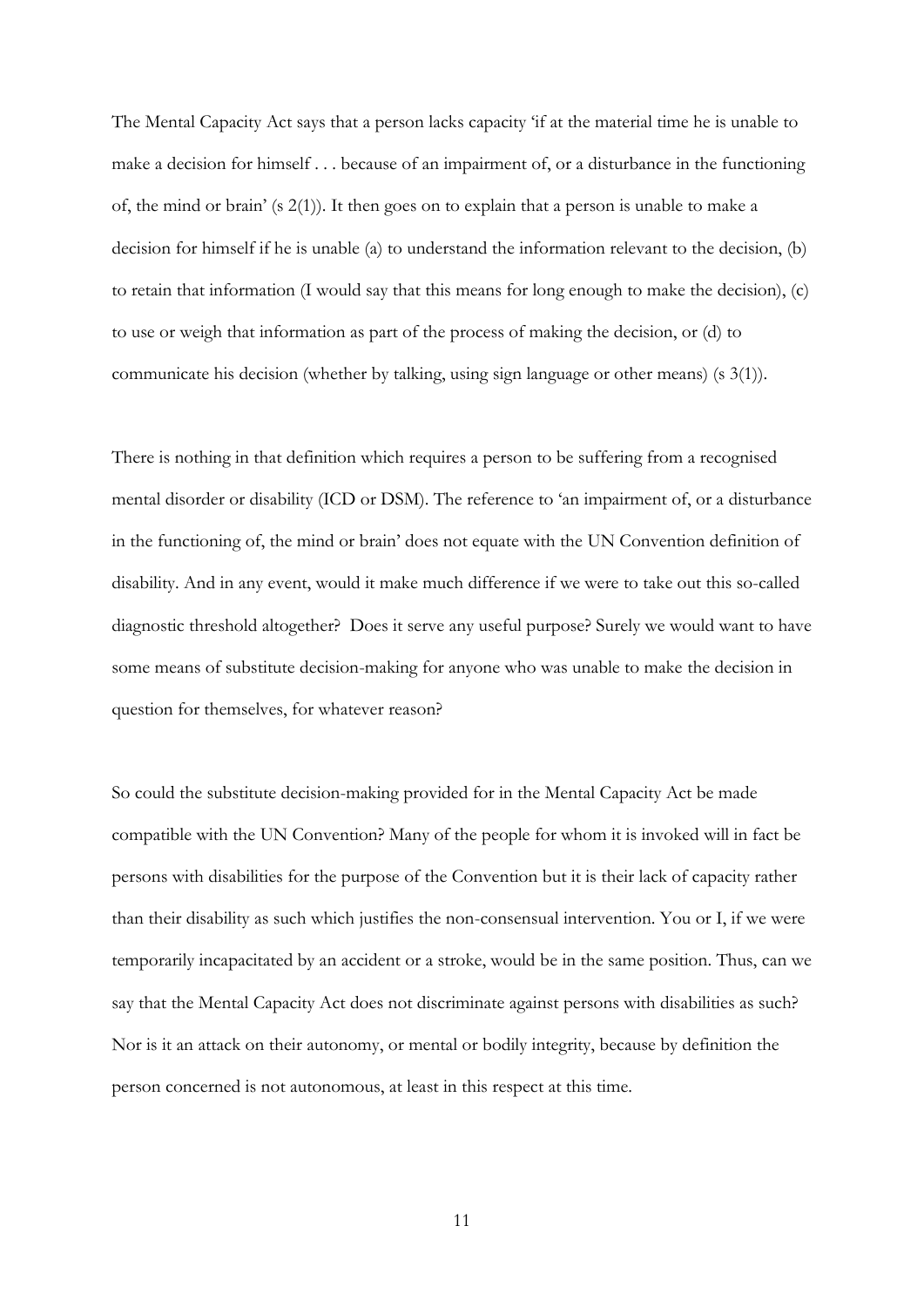The problem is that article 12.2 of the Convention provides that 'States Parties shall recognise that persons with disabilities enjoy legal capacity on an equal basis with others in all aspects of life'. In General Comment No 1, *Article 12: Equal recognition before the law* (April 2014), the Committee drew a clear distinction between legal capacity and mental capacity (para 13):

'Legal capacity is the ability to hold rights and duties (legal standing) and to exercise those rights and duties (legal agency). Mental capacity refers to the decision-making skills of a person, which naturally vary from one person to another . . . '

But it went on to state that

'Under article 12 of the Convention, perceived or actual deficits in mental capacity must not be used as justifications for denying legal capacity.'

Indeed it declared the 'functional approach', on which our own MCA is based, flawed for two reasons:

'(a) it is discriminatorily applied to people with disabilities, and (b) it presumes to be able to accurately assess the inner workings of the human mind . . .'

Article 12.4 rather confusingly says this:

'States Parties shall ensure that all measures that relate to the exercise of legal capacity provide for appropriate and effective safeguards to prevent abuse in accordance with international human rights law. Such safeguards shall ensure that measures relating to the exercise of legal capacity respect the rights, will and preferences of the person, are free of conflict of interest and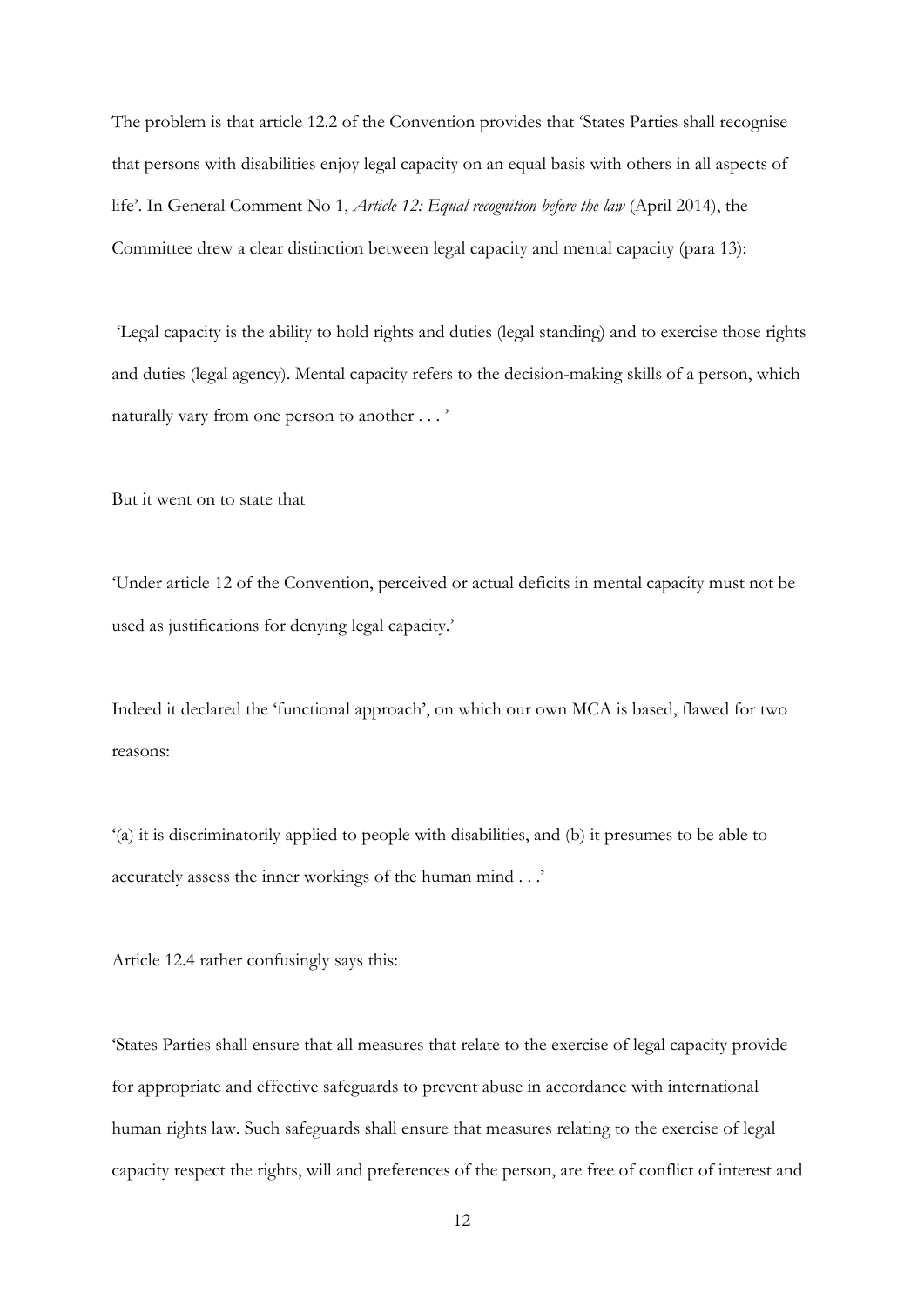undue influence, are proportional and tailored to the person's circumstances, apply for the shortest time possible and are subject to regular review by a competent, independent and impartial authority or judicial body. The safeguards shall be proportional to the degree to which such measures affect the person's rights and interests.'

This rather looks as if the Convention does contemplate the taking of decisions on behalf of people who are unable to take them for themselves, subject to appropriate safeguards. But the Committee has made it quite clear that this is not so. 'The human rights based model of disability implies a shift from the substitute decision-making paradigm to one that is based on supported decision-making' (para 3). Article 12.3 imposes a duty to provide such support (para 16). Article 12.4 is all about safeguards from abuse and undue influence. If it is not possible to ascertain a person's views, the 'best interpretation of will and preferences' must replace the 'best interests' determinations (para 21).

So it is not surprising that the Committee has recommended that the UK 'abolish all forms of substitute decision making concerning all spheres and areas of life by reviewing and adopting new legislation in accordance with the Convention to initiate new policies in both mental capacity and mental health laws'. It wants us to 'step up efforts to foster research, data and good practices in the area of, and speed up development of, supported decision-making regimes' (para 31).

There is, of course, nothing wrong with encouraging and developing supported decision-making regimes, but is it sensible to think that they can provide the whole answer?

It follows from all of this that there is a real need for the Wessely Review. It has already identified many points of detail on which the law and practice could be improved: the involvement of family and carers; enhanced respect for advance statements of wishes as to what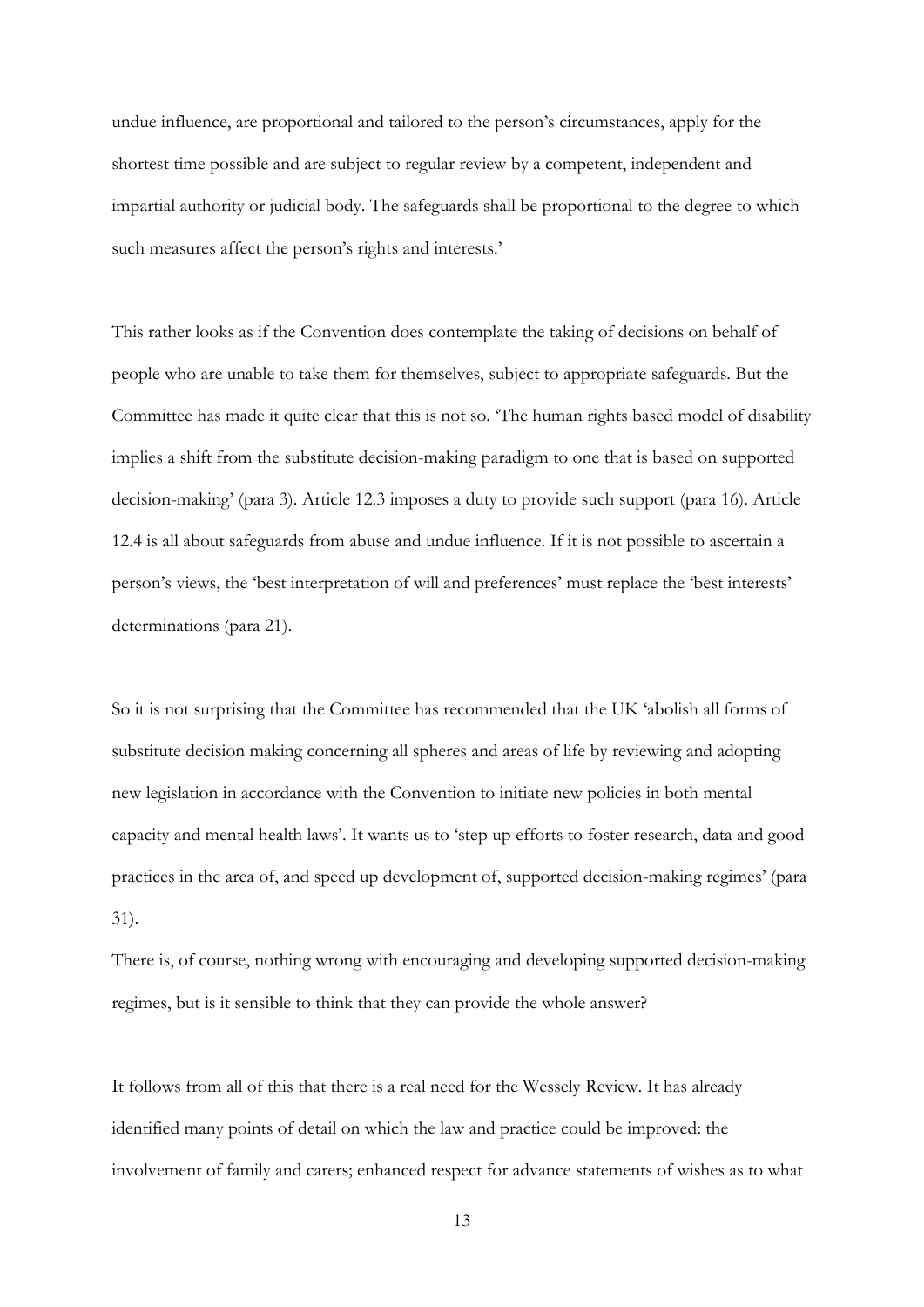treatment to have or not to have; greater safeguards for compulsory treatment during the first three months in hospital, with the possibility of an appeal to the tribunal against compulsory treatment decisions; whether the tribunal should be the sole channel for review, rather than the current confusing distribution between tribunals and judicial review; strengthening the principle of least restrictive practice when it comes to seclusion and restraint; improving the ward environment and atmosphere; clarifying decision-making roles in relation to children and young people; speeding up transfers from prison and considering the distribution of decision-making powers in relation to restricted patients; and much else as well.

For the time being the Review has ruled out synthesising the Mental Health and Mental Capacity Acts, but will consider this in the longer run. You will gather that I am hugely attracted by this idea. It seems to me to come closest to reconciling our conflicting international human rights obligations. It is predicated on respect for human dignity and autonomy and individual values and preferences. It does not discriminate between the treatment and care of physical and mental disorders. It covers all kinds of decision-making.

But I am sure that you would say that the Mental Capacity Act model of capacity does not sit well with mental illnesses. The Act stresses that a person does not lack capacity simply because he makes an unwise choice (section 1(4)). The key is in the third requirement in the test: the ability to use or weigh the relevant information in order to arrive at a decision. Can this be elaborated so as to cater for those patients who are genuinely unable to make a real choice because they are in the grip of some compulsion or delusion? That might well be possible but would it be enough? Is there a way of capturing the severely depressed suicide risk within this concept? And no doubt there are other problematic cases. But it seems to me to be work which is well worth doing – there is a good deal which has already been done.

14